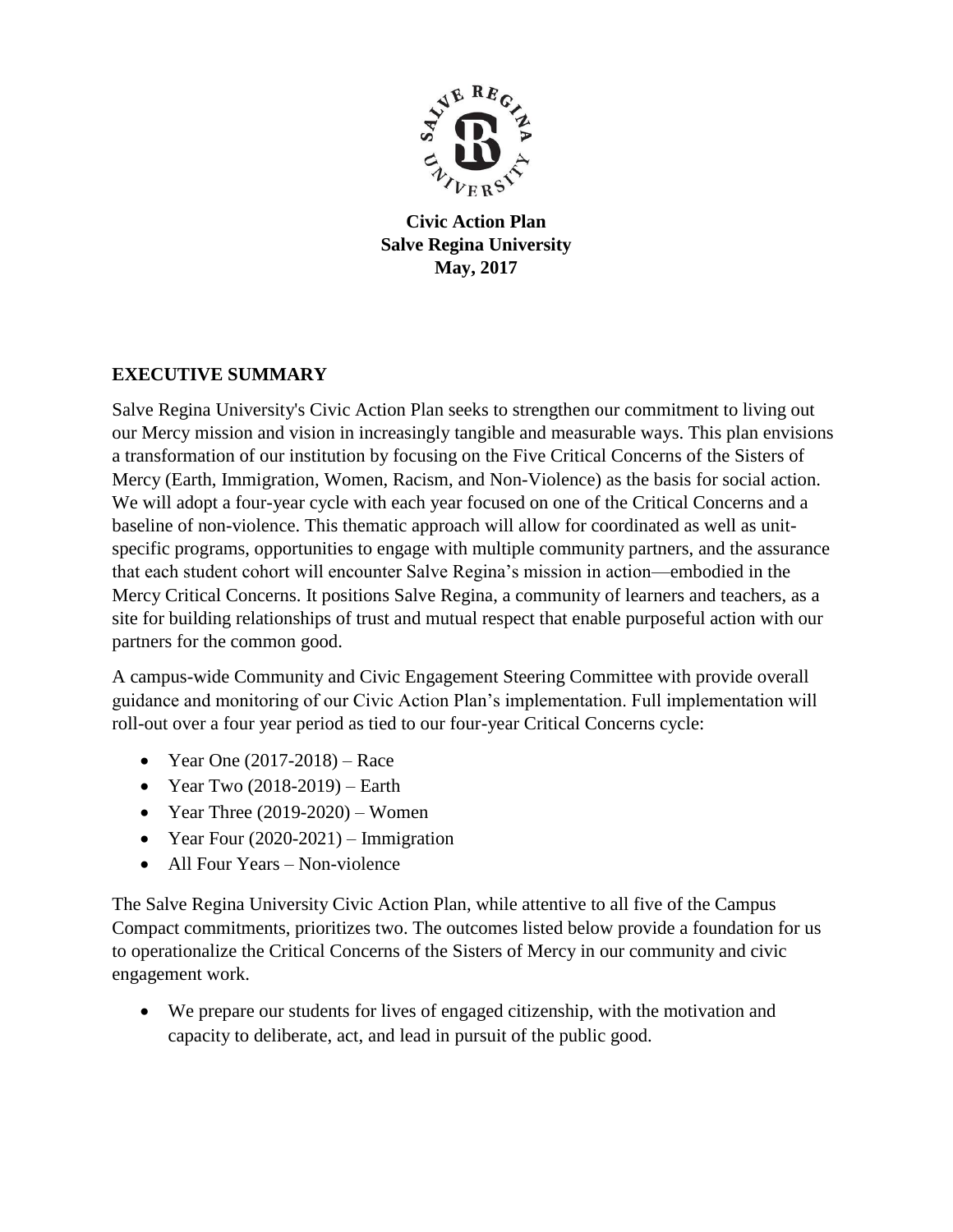We harness the capacity of our institutions – through research, teaching, partnerships, and institutional practice – to challenge the prevailing social and economic inequalities that threaten our democratic future.

Our plan is anchored by division-specific signature programs that embed civic engagement and community learning into academic and campus life with the intent to develop awareness of the responsibilities of citizenship and stewardship of the earth and change-oriented strategies that transform individuals, our institution, and the larger community. Focusing on socioeconomic inequality underscores our mission's focus on promoting universal justice. Coordinating and assessing our efforts with intentionality will promote institutionalization of civic and community action and the transformation of our culture and administrative structures.

#### **Civic Action Plan**

#### **VISION/MISSION**

As a University founded by the Sisters of Mercy, Salve Regina is a community committed to the service of others, guided by the Critical Concerns of the Sisters. The University's Vision states that we believe the "world desperately needs a new kind of leadership – one predicated on a willingness of leaders to turn empathy into action, to walk with others through the challenges of our world, and to empower others." And that "we challenge ourselves to achieve academic excellence through disciplined development of skills and knowledge, and to cultivate the spirit of Mercy within ourselves – to see, to care, and to act for the good of others." This bold vision drives our institutional commitment to community and civic engagement and forms a centerpiece of our University's Strategic Plan as one of four Transformational Priorities.

Salve Regina University's Civic Action Plan seeks to strengthen our commitment to living out our mission and vision in increasingly tangible and measurable ways. This plan envisions a transformation of our institution by focusing on the Five Critical Concerns of the Sisters of Mercy (Earth, Immigration, Non-Violence, Racism, and Women) as the basis for social action. The plan expresses our understanding of complex social problems and social injustice as interconnected and deploys the power of collaborative knowledge construction grounded in empathy for community development.

#### **APPROACH**

Working intentionally to align our Mercy Critical Concerns-based approach with Campus Compact's Commitments Two and Four, we will adopt a four-year cycle with each year focused on one of the Critical Concerns and a baseline of non-violence. This thematic approach will allow for coordinated as well as unit-specific programs, opportunities to engage with multiple community partners, and the assurance that each student cohort will encounter Salve Regina's mission in action—embodied in the Mercy Critical Concerns. It positions Salve Regina, a community of learners and teachers, as a site for building relationships of trust and mutual respect that enable purposeful action with our partners for the common good.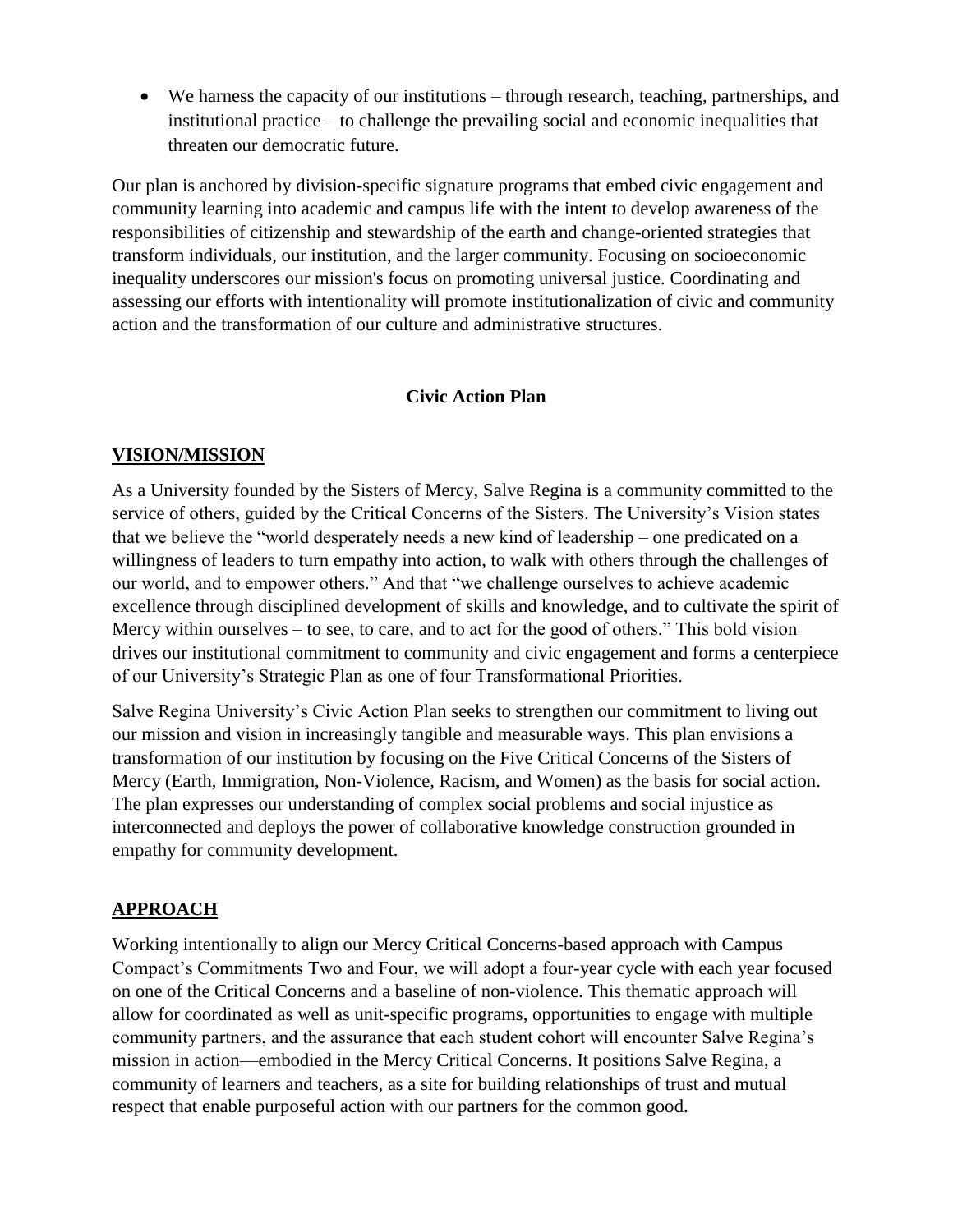Our plan is anchored by division-specific signature programs that embed civic engagement and community learning into academic and campus life with the intent to develop awareness of the responsibilities of citizenship and stewardship of the earth and change-oriented strategies that transform individuals, our institution, and the larger community. Focusing on socioeconomic inequality underscores our mission's focus on promoting universal justice. Coordinating our efforts with intentionality will promote institutionalization of civic and community action and the transformation of our culture and administrative structures.

## **Academic Affairs**

Academic Affairs' approach to the Civic Engagement Plan involves course-based projects that are embedded in the general education (core) and departmental curricula, linked curricular and co-curricular programming for civic engagement, and scholarship and action research that is undertaken by faculty and/or students in active collaboration with community partners. Projects will be intentionally developed by faculty and community partners to meet community needs and to involve students in the application of disciplinary and interdisciplinary knowledge and skills in and beyond the classroom. The transformational promise of our work is rooted in our efforts to augment a strong history of community service with an intentional focus on supporting social change-based "knowledge projects" in the larger Rhode Island community. We are focused on developing a "both/and" approach that values the service that students, faculty, and staff contribute to community organizations while deepening the potential impact of our strengths as an institution dedicated to the production of knowledge.

As the Civic Engagement planning commenced at Salve Regina, we had already been awarded a 3-year grant from the Davis Educational Foundation (July, 2016-2019), "Integrated Learning for Civic Engagement," to integrate civic engagement more fully in our curriculum and to do so with community partners as collaborators in this work. Toward that end, a committee of faculty developed course criteria and rubrics based upon best practices and modeled after the VALUE Rubrics disseminated by the AAC&U. These form the basis for our civic engagement course model that is being piloted in six designated Civic Engagement courses during the 2016-17 academic year and will inform our work going forward as we fold this previous work into this Civic Action plan. We are focused on both the quality of student learning and enhancing our community impact through reciprocal knowledge transfer in community with our partners. We have also prioritized faculty development and resource development to strengthen our efforts over time.

The primary components of the grant project that anchor the academic component of our Civic Action plan involve the formation of Faculty Learning Communities (FLC) on Civic Engagement over three years (including the one in progress), a Community Partner Learning Community in the second year of the project which is currently being constituted, and a series of faculty development workshops to strengthen local expertise and promote campus-wide support. We are building a rotation of Civic Engagement sections of courses designed around a set of common student learning outcomes and measures of community impact that will be assessed regularly. Community partners will be engaged in the process of vetting outcomes and measuring local impact. Partnering with community agencies will increase the likelihood that faculty will develop engaged scholarship and action research projects in our community and that students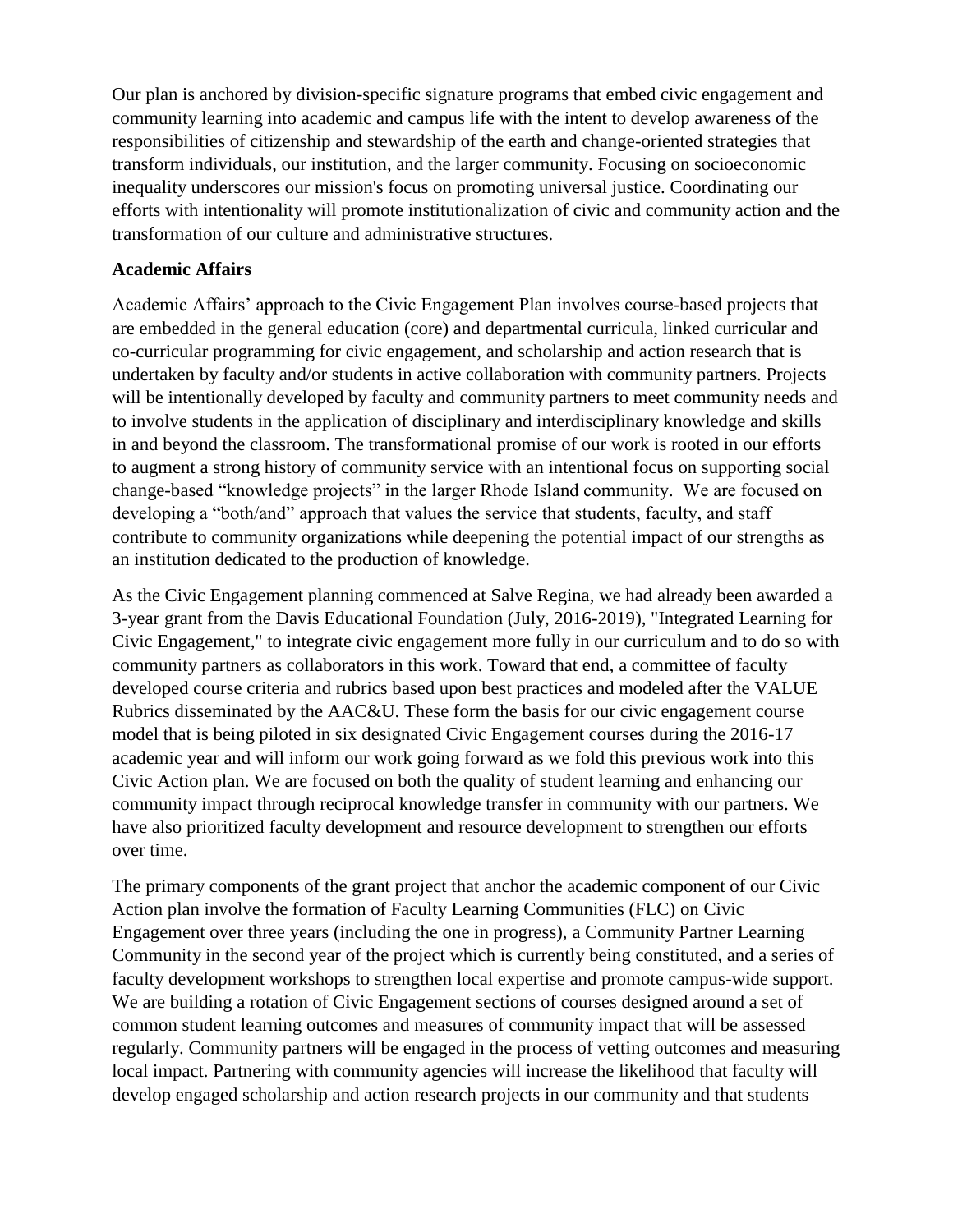will apply their knowledge and skills in a manner that intentionally connects to the university's strategic plan and the Mercy Concerns that shape our Civic Action initiative.

The learning community for Community Partners (CPLC) will be convened during the inaugural year of the Civic Action Plan. Community partners will meet once per month over the year – including some joint meetings with faculty developers and invited consultants – to provide a space for planning projects, building community with faculty and staff, and providing local expertise regarding community needs.

Already, faculty from numerous departments are participating in the delivery of civic engagement courses premised on a social change model that is focused on "preparing students for lives of engaged citizenship" as active problem solvers and leaders. We intentionally focus on "challenging prevailing social and economic inequalities," through course materials and community projects, and this focus will be more targeted as we roll out the Mercy Critical Concerns cycle of the Civic Action Plan. We will develop a critical mass of engaged faculty and students whose commitments are enhanced by co-curricular and extra-curricular components of the plan and the staff and administrators who support them.

Taken together, the faculty and partner development work that is grant funded until 2019 will provide a committed core of faculty with deepening relationships to the community, a core of community partners with whom we strengthen positive change in our communities, and an institutional structure through which to identify courses, administer assessments, link with other units' signature programs, and welcome community partners into a continuing dialog and relationship-building process. As the heart of our academic enterprise, Academic Affairs' leadership on this initiative will institutionalize civic and community engagement that "empowers ourselves and our partners" in our division and beyond.

## **Student Affairs**

Student Affairs will support the Civic Action Plan primarily through the Center for Student Development and the Office of Multicultural Programs. Other organizations such as the Office of Student Activities, Campus Activities Board, Dean of Students Office, and many more can also support the Civic Action Plan by instilling the Critical Concerns of Mercy and themes in their programs and planning.

The Center for Student Development (CSD) serves as a hub for first year experience, cocurricular learning, and leadership. The CSD leads and facilitates the Navigator Leadership Development Program which is a voluntary four-year trajectory leadership program that promotes social responsibility and leadership development by focusing on core values at the individual, group, and societal levels. This program has finished its first year, and the current rising sophomores will continue in their second year of the program while the Center will welcome the new Navigators first year students in the fall. Starting in the first year and throughout their four years, students will attend a certain number of co-curricular programs and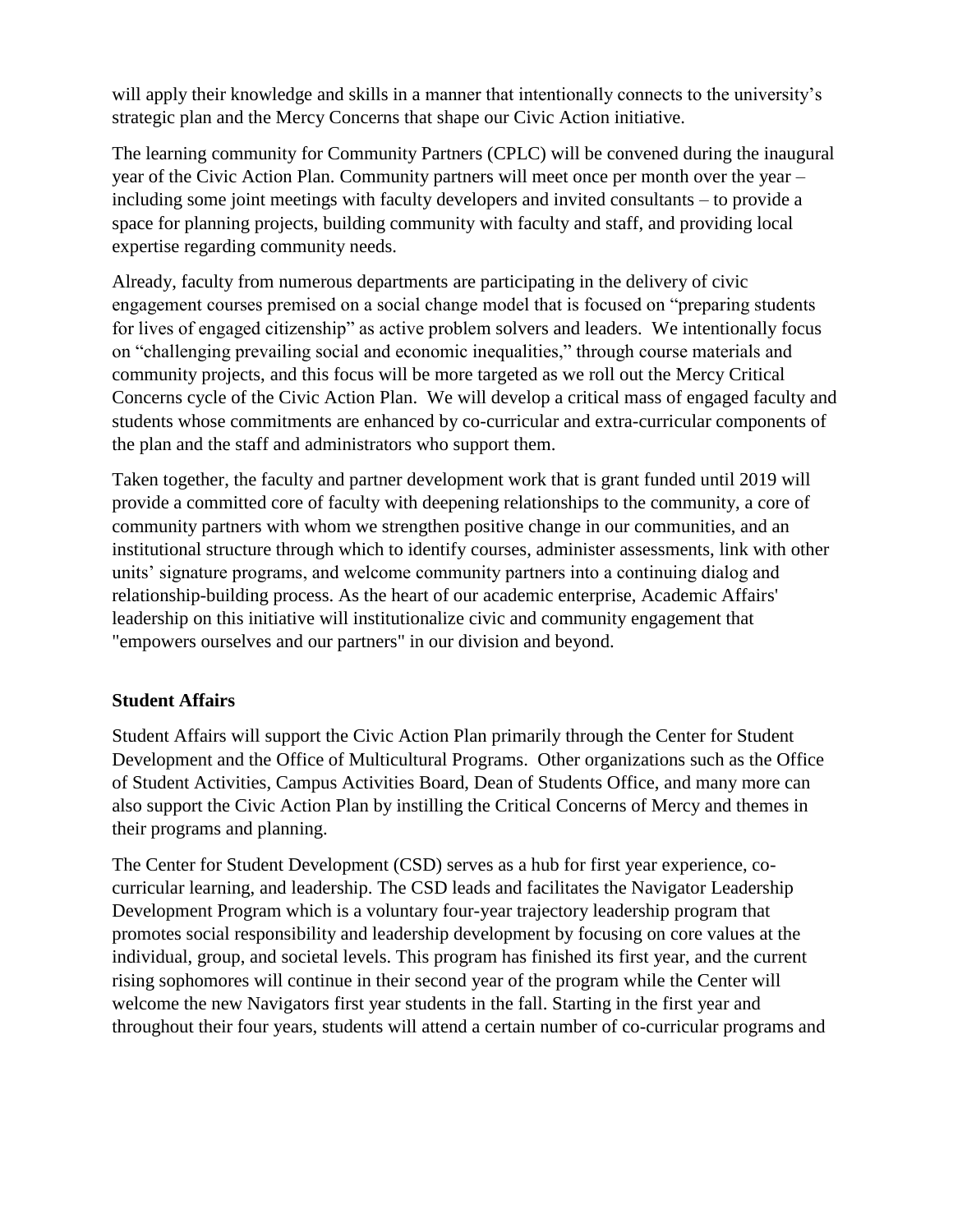workshops that help them explore the core values drawn from the Social Change Model of Leadership<sup>1</sup>.

The Social Change Model of Leadership suggests there are seven core values that affect change, and exploration and development of these core values are aligned with students' four class year experiences at Salve Regina. Each year of the program has a theme with the first year focused on self-exploration and personal identity (core values: consciousness of self, congruence, and commitment). The second year of the program is focused on working in groups (core values: collaboration, common purpose, and controversy with civility). In the third year, Navigators will begin to articulate the communities that are aligned with their beliefs and values and begin to actively engage with the communities to create change (core values: citizenship). In their senior year, Navigators will engage in conversations about how their development and exploration in the individual, group, and community levels will help them to continue to use their skills and abilities in the service of others and to also help them develop a plan for continuing to use these skills in future careers (core value: change). Although there are only seven core values from the Social Change Model of Leadership, we created the eighth core value – change - to accompany our fourth year, and we see it as a crucial component of the students' leadership development.

The Navigator Leadership Development Program will encourage Navigators to critically think about their beliefs, values, and interests and to better understand how to work with others to create change or advocating for things they hold to be important to the larger communities. The themes from the Critical Concerns of Mercy will also be infused in our co-curricular programming and discussions.

Working closely with the Center for Student Development, the Office of Multicultural Programs will design a cultural competency track within the Navigator Leadership Development Program. Navigators interested in cultural competency development will participate in the Navigator Leadership Development Program's track focused on promoting diversity and inclusion. In addition to the Navigator program requirements, this group of Navigators will participate in specific programs that support their development in cultural competency while also placing their cultural competency development in the context of the Social Change Model core values of that particular year. These Navigators develop cultural competency through participation in existing Office of Multicultural Programs and Retention co-curricular programs.

Navigators who chose to participate in the cultural competency track will develop their individual values regarding multicultural competency in the first year of the program. They will participate in the Multicultural Leadership Retreat, attend Multicultural Education Week, and select one University 101 course (to be determined). The Critical Concerns of this course will be Anti-Racism and Nonviolence. In the second year of the program, students will begin to develop their group values regarding multicultural competency. They will volunteer for Multicultural Education Week, choose to live in the Multicultural Living and Learning community and select one core required course. The Critical Concerns for this course will be Anti-Racism and Earth. In the third year of the program, students will continue to develop their group values and begin to develop their societal values regarding multicultural competency. They will participate in the

 $\overline{a}$ 

<sup>1</sup> Higher Education Research Institute. (1996). *A social change model of leadership development guidebook. Version III.* Los Angeles, CA: Higher Education Research Institute.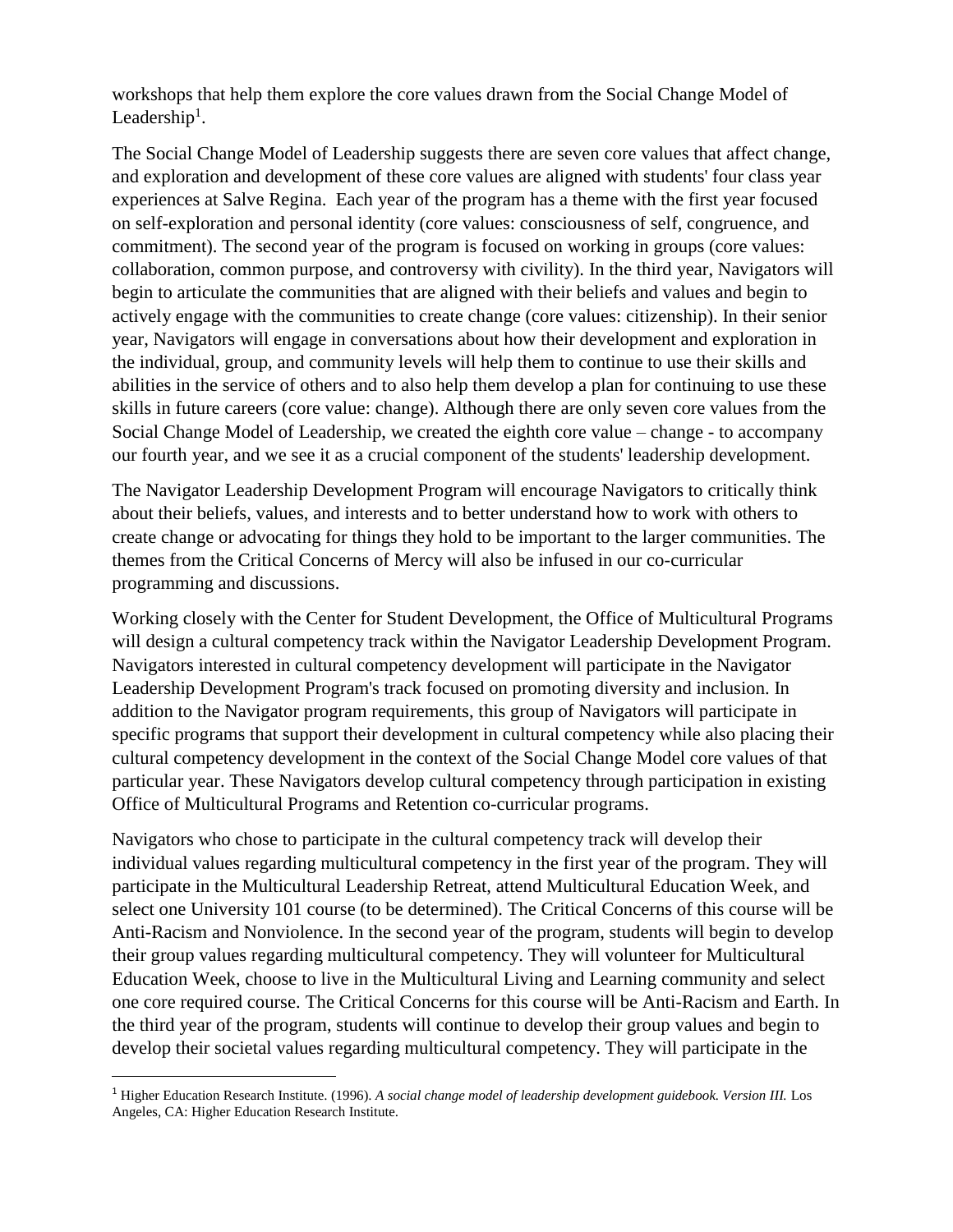Civil Rights Bus Tour, present at Multicultural Education Week, and may select one specialized course that will focus on the Critical Concerns of Anti-Racism and Immigration. In the final year of the program, students will continue to develop their societal values regarding multicultural competency. They will participate in a capstone experience and facilitate Multicultural Education Week. The Critical Concerns for this specialized capstone course will be Anti-Racism and Women.

After completion of the each year of the Navigator Leadership Development Program, including the cultural competency track, Navigators will be recognized and awarded a certificate of completion of that particular year. At the end of the four years of the program, all Navigators will receive an honorary pin or cord that signifies the completion of the program and their development as socially responsible leaders at their Honors and Awards Ceremony at Commencement.

The Center for Student Development will assist students to clearly define their own communities and articulate a vision for healthy communities. CSD expects that they will connect the work of the groups they lead to greater efforts in their community and directly participate in community engagement and good citizenship. As part of the Navigator Program, students complete a selfreflection at the end of each year in the program, and a team of readers assesses students' reflections using a rubric. From the reflections, we can see how students are using what they learned about themselves and working with others to actively engaging in their communities. We can also see how their involvement in the community can encourage them for lives of engaged citizenship with the motivation and capacity to deliberate, act, and lead in the pursuit of the public good.

In addition, through the cultural competency track in Navigator, the Office of Multicultural Programs expects that students will learn how to understand their identity from a societal perspective and will learn how to understand the need to be open to learning about their own identity and those of others. They will examine information on perspectives of social group of which they are not members. Students will engage in exercises that may challenge their current perceptions and/or understandings of people in differing social groups. In addition, students will be able to recognize the cues that signal when privilege and oppression take place on both an individual and institutional level. They will explore ways in which they can challenge individual and institutional privilege and oppression. Students also will learn ways to further their understanding of social group identities and what their responsibilities are to society and how to be socially responsible.

The CSD and the Office of Multicultural Programs envision working with departments across campus to encourage them to host co-curricular programs that not only promote the core values drawn from the Social Change Model of Leadership but also the Critical Concern of the year. The CSD will have also have a fund from which faculty can request monies to support their cocurricular programming if they meet the criteria of the Navigator Leadership Development Program and the Critical Concern of the year. These co-curricular programs will not only introduce students to the Critical Concerns of the year but also provide students the opportunity to examine these concerns at the level in which they are exploring. It is also important to note that although the Navigator Leadership Development Program and the anticipated cultural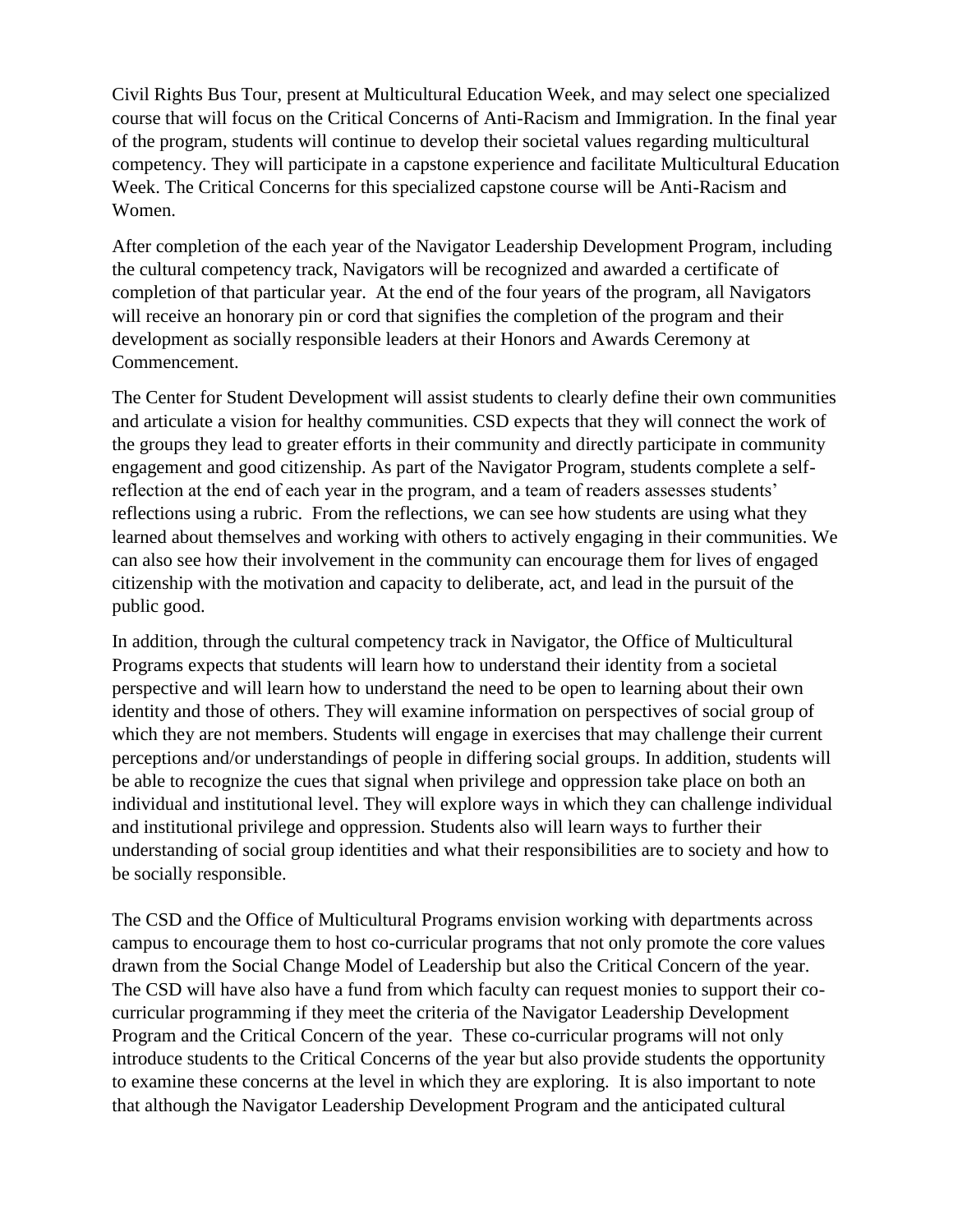competency track within that program may only apply to a certain percentage of Salve Regina students, the co-curricular programs that are offered by departments across the campus are open to all students. The Navigator program draws from these co-curricular programs, and it is our hope that this Civic Action Plan will stimulate offices and departments across the campus to host themed-Critical Concerns programs.

## **Mission Integration**

In order to work toward the vision/mission of our civic action plan, the Office of Community Service and the Mercy Center for Spiritual Life will continue to build the collaborative relationship between our units and include as many voices (community partners, students, faculty, staff, offices, departments, etc.) in that approach as possible. We will develop stronger leaders by educating ourselves and our students to understand the ever-changing needs in our campus community and beyond, in order to create service programs based on the articulated needs of the community.

The Office of Community Service and the Mercy Center for Spiritual Life will sustain existing programs and create meaningful new programs with tradition and sustainability that reflect the university's new strategic plan along with the commitments of Campus Compact. In addition, our work will support Salve Regina University as we continue to create an environment that fosters service as an action from the heart, not only a graduation requirement or component of achieving tenure, recognition, etc. Incorporating service into students' daily life will establish patterns such that when they leave Salve Regina, service remains a deep-rooted and ingrained part of their identity. Toward this end, we will adhere to a collaborative approach to program development to emphasize of the yearly theme from among Critical Concerns (earth, immigration, racism, and women) and the concurrent focus on nonviolence. Our offices will maintain and seek out collaborative efforts throughout the campus community to make these programs meaningful, engaging and measurably successful in meeting outcomes of the Civic Action Plan.

## **OUTCOMES**

## **Focal Commitments of the Salve Regina Civic Action Plan**

The Salve Regina University Civic Action Plan, while attentive to all five of the Campus Compact commitments, prioritizes two. The outcomes listed below provide a foundation for us to operationalize the Critical Concerns of the Sisters of Mercy in our community and civic engagement work.

 We prepare our students for lives of engaged citizenship, with the motivation and capacity to deliberate, act, and lead in pursuit of the public good.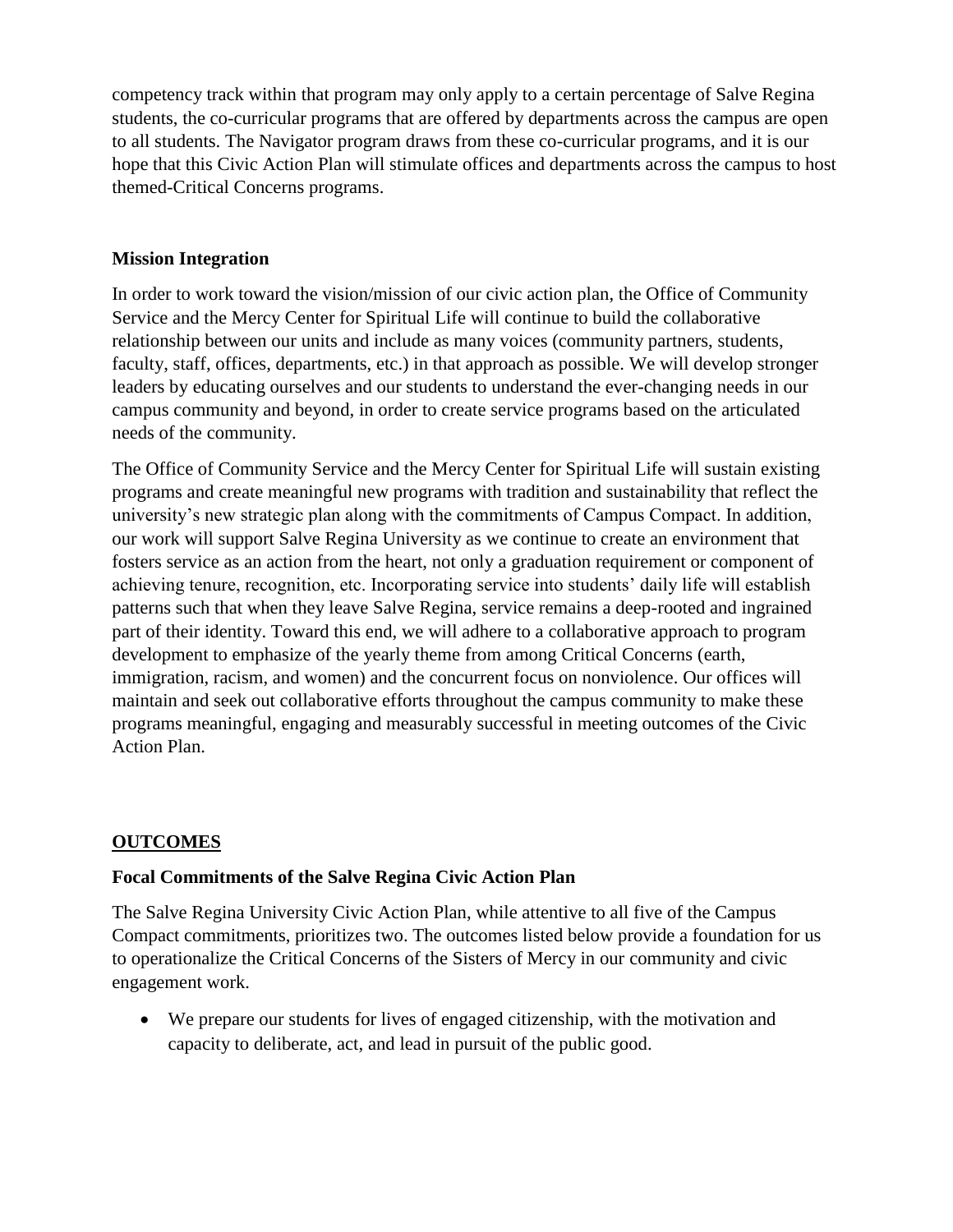We harness the capacity of our institutions – through research, teaching, partnerships, and institutional practice – to challenge the prevailing social and economic inequalities that threaten our democratic future.

## **Academic Affairs**

Academic Affairs will prioritize civic and community engagement in our faculty and curricular development, in research and scholarship, and in linking curricular and co-curricular initiatives for the common good. In that way, we will lead and model integrated learning for community and civic engagement.

- Salve Regina students, faculty, and staff will demonstrate civic and community engagement in the context of the larger community and in the pursuit of universal justice
- Salve Regina students, faculty, and staff will reflect upon and analyze the effects of their own actions in the context of the larger community and in the pursuit of universal justice.
- Students will demonstrate capacity to apply and integrate the disciplinary and/or interdisciplinary knowledge (concepts, facts, theories) in their class to their work in the community and participation in civic life.

## **Student Affairs**

Through the Navigator Leadership Development Program and the cultural competency track within Navigator:

- Students will clearly define their own communities and articulate a vision for healthy communities (Navigator )
- Students will connect the work of groups they lead to greater efforts in their community and directly participate in community engagement and good citizenship (Navigator)
- Students will gain information on their social identity in order to understand when they are a target and agent in today's society (Navigator Cultural Competency Track)
- Students will learn to confront/shift perceptions and learn perspectives of differing social identities (Navigator Cultural Competency Track)
- Students will develop an action plan to further their journey of understanding of social group identities (Navigator Cultural Competency Track)

## **Mission Integration**

By working across the campus community and with community partners, the Office of Community Service and the Mercy Center for Spiritual Life will:

 Sustain existing programs and create meaningful new, sustainable programs and traditions that promote civic engagement and comprehension of socioeconomic inequality.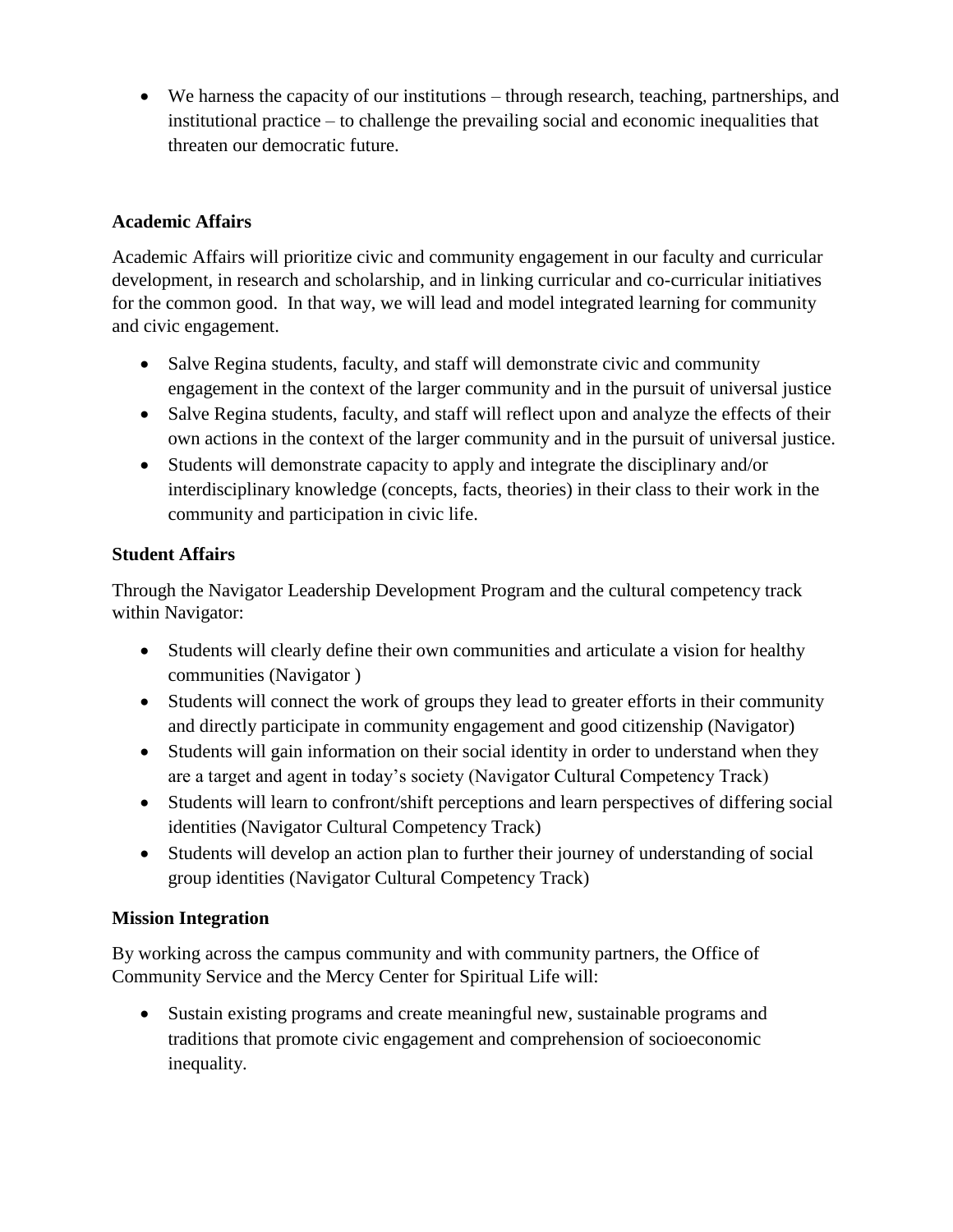Continue to create an environment that makes service an action from the heart. Incorporate service into students' daily life so that when they leave Salve, service remains a deep-rooted and ingrained part of their identity.

## **Institutional**

 Salve Regina will prioritize and improve collaboration and coordination around civic and community engagement.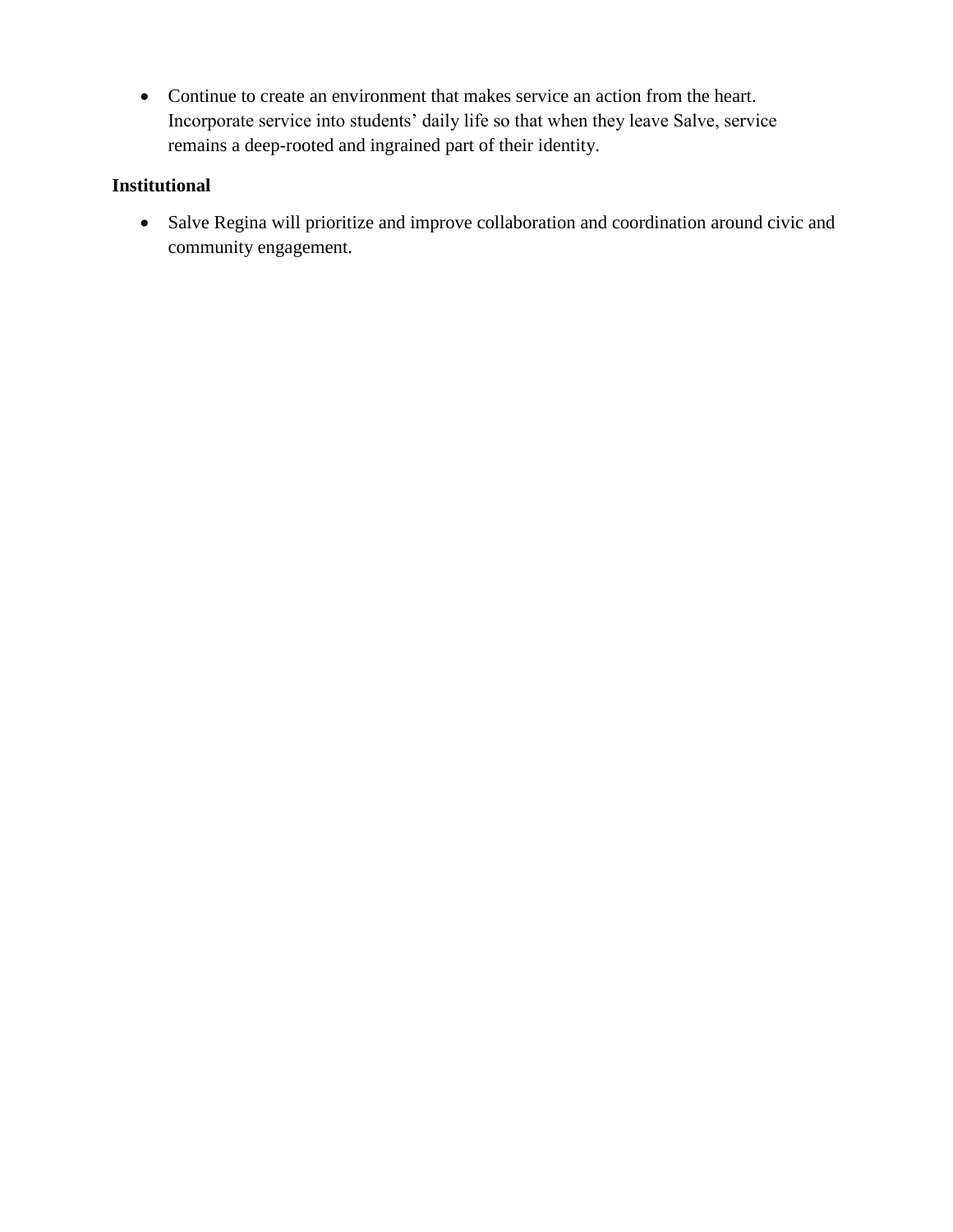# **Outcomes Table – Salve Regina University Civic Action Plan**

| <b>Outcomes</b>                                                                        | <b>Type of Change</b> | <b>Commitments 2 and 4</b>                                 | Measure(s)                                      | Indicator(s)                                  |
|----------------------------------------------------------------------------------------|-----------------------|------------------------------------------------------------|-------------------------------------------------|-----------------------------------------------|
| Salve Regina students, faculty, and staff                                              | Personal and          | We will develop faculty,                                   | Student metacognitive                           | Increased student                             |
| will demonstrate civic and community                                                   | Social Change         | students, and staff as citizen                             | essays and signature                            | participation in CE-                          |
| engagement in the context of the larger                                                |                       | leaders and change agents                                  | project engagement.                             | designated courses,                           |
| community and in the pursuit of universal                                              | Community             | through providing opportunity                              |                                                 | internships, community                        |
| justice                                                                                | development           | and incentive structures for                               | Faculty end-of-year                             | research.                                     |
|                                                                                        |                       | community and civic                                        | reports and department                          |                                               |
|                                                                                        | Mission -in-          | engagement (campus events,                                 | reports                                         | <b>Increased Faculty</b>                      |
|                                                                                        | action                | trainings, resources for                                   |                                                 | research, scholarship,                        |
|                                                                                        |                       | professional development,                                  | Staff service award                             | and civic engagement in                       |
|                                                                                        | Reciprocity           | tenure and promotion                                       | nominations and annual                          | community                                     |
|                                                                                        |                       | recognition)                                               | reviews.                                        | organizations and                             |
|                                                                                        |                       |                                                            |                                                 | initiatives across                            |
|                                                                                        |                       |                                                            | Departmental and                                | departments.                                  |
|                                                                                        |                       |                                                            | program annual reports                          |                                               |
|                                                                                        |                       |                                                            |                                                 | Grant acquisition for                         |
|                                                                                        |                       |                                                            | 5-year program review                           | community action                              |
|                                                                                        |                       |                                                            |                                                 | research.                                     |
|                                                                                        |                       |                                                            |                                                 |                                               |
|                                                                                        |                       |                                                            |                                                 | Participation of staff in<br>civic engagement |
|                                                                                        |                       |                                                            |                                                 | activities                                    |
|                                                                                        | Personal and          |                                                            |                                                 | Increased self-awareness                      |
| Salve Regina students, faculty, and staff<br>will reflect upon and analyze the effects |                       | We will develop faculty,<br>students, and staff as citizen | Student and faculty<br>metacognitive essays and |                                               |
| of their own actions in the context of the                                             | Social Change         | leaders and change agents                                  | signature project                               | of individuals as agents<br>for social change |
| larger community and in the pursuit of                                                 | Mission-in-           | through providing opportunity                              | engagement.                                     |                                               |
| universal justice                                                                      | action                | and incentive structures for                               |                                                 | Institutional leadership                      |
|                                                                                        |                       | community and civic                                        | Departmental and                                | will continually engage                       |
|                                                                                        |                       | engagement (campus events,                                 | program annual reports.                         | in promoting our                              |
|                                                                                        |                       | trainings, resources for                                   |                                                 | commitment to civic and                       |
|                                                                                        |                       | professional development,                                  | 5-year program review                           | community engagement                          |
|                                                                                        |                       | tenure and promotion                                       |                                                 |                                               |
|                                                                                        |                       |                                                            |                                                 |                                               |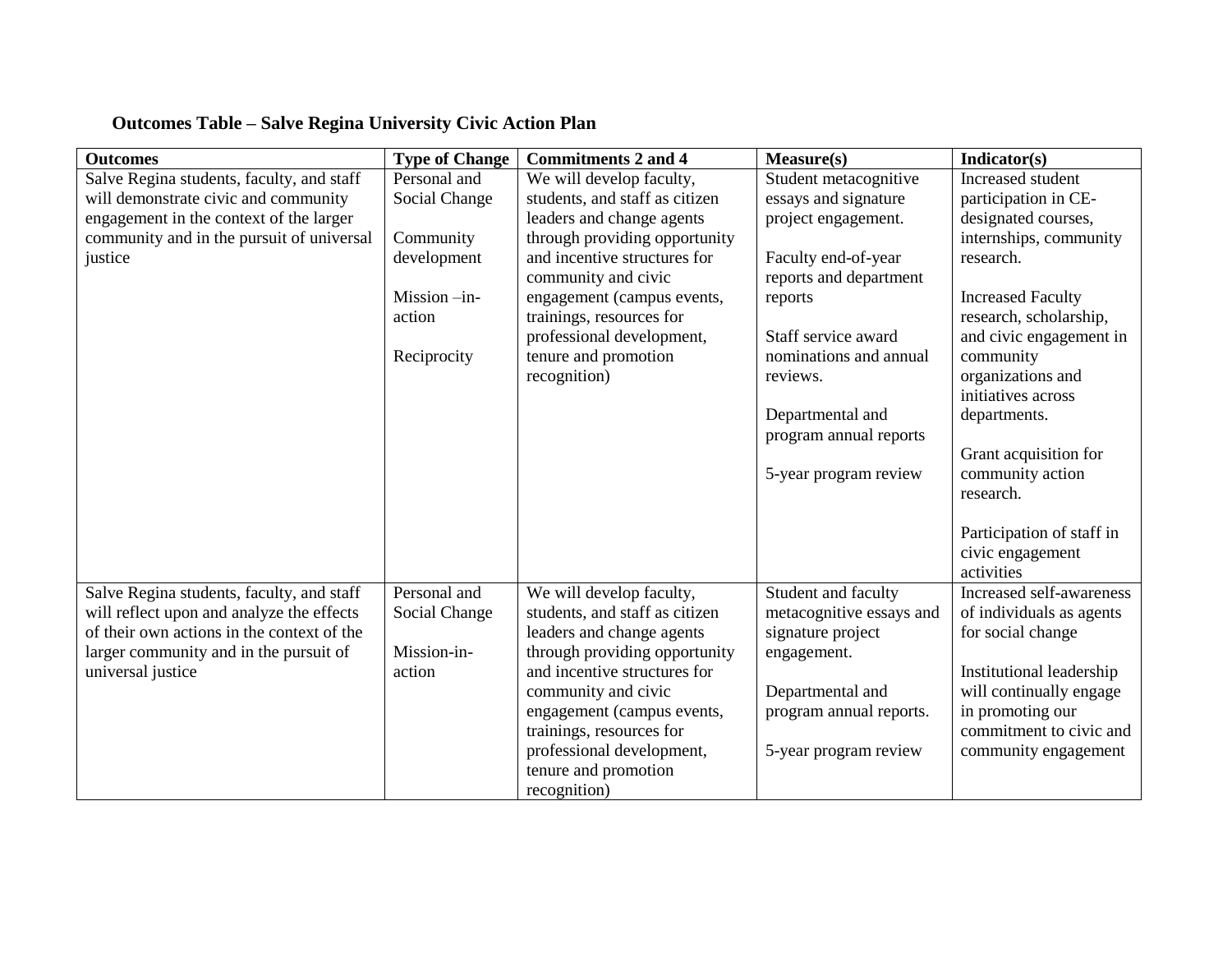| Salve Regina will prioritize and improve<br>collaboration and coordination around<br>civic and community engagement                                                                                                                                                                                         | Institutional<br>structure and<br>culture                                             | Formation of Steering<br>Committee comprised of civic<br>action planners, faculty,<br>students, community partners,<br>and key stakeholders                                                                                          | Collaboratively produced<br>events, trainings, and<br>programs<br>Departmental and<br>program annual report                                     | Permanent institutional<br>site for coordination,<br>communication, and<br>assessment<br>Participation in events,<br>training, and<br>programming<br>Senior leadership<br>exposure and training on<br>civic and community<br>engagement          |
|-------------------------------------------------------------------------------------------------------------------------------------------------------------------------------------------------------------------------------------------------------------------------------------------------------------|---------------------------------------------------------------------------------------|--------------------------------------------------------------------------------------------------------------------------------------------------------------------------------------------------------------------------------------|-------------------------------------------------------------------------------------------------------------------------------------------------|--------------------------------------------------------------------------------------------------------------------------------------------------------------------------------------------------------------------------------------------------|
| Students will demonstrate capacity to<br>apply and integrate the disciplinary and/or<br>interdisciplinary knowledge (concepts,<br>facts, theories) in their class to their work<br>in the community and participation in<br>civic life (Academic Affairs - this is<br>specific to Civic Engagement Courses) | Critical thinking<br>and skill<br>acquisition for<br>engaged<br>citizenship<br>Praxis | We will intentionally integrate<br>Mercy concerns as topics of<br>inquiry, deliberation, and action<br>in curriculum<br>We will increase analysis of<br>structural violence and<br>socioeconomic inequality<br>across the curriculum | Civic engagement SLOs<br>and associated rubric<br>Course and department-<br>specific SLOs and rubrics<br>Formative and<br>summative assessments | Increasing student<br>proficiency in critical<br>thinking, problem<br>solving, and civic<br>engagement activities as<br>citizen-scholars<br>Quality and impact of<br>signature projects in CE<br>classes assessed by<br>instructors and partners |
| Students will clearly define their own<br>communities and articulate a vision for<br>healthy communities (Navigator)                                                                                                                                                                                        | Personal and<br>Social Change                                                         | We prepare our students for<br>lives of engaged citizenship<br>with the motivation and<br>capacity to deliberate, act, and<br>lead in pursuit of the public<br>good                                                                  | <b>Learning Outcomes</b><br>Assessment through self-<br>reflections required by<br>students in Navigator                                        | <b>Advanced demonstration</b><br>of articulation of own<br>communities and vision<br>for healthy communities                                                                                                                                     |
| Students will connect the work of groups<br>they lead to greater efforts in their<br>community and directly participate in<br>community engagement and good<br>citizenship (Navigator)                                                                                                                      | Personal and<br>Social Change                                                         | We prepare our students for<br>lives of engaged citizenship<br>with the motivation and<br>capacity to deliberate, act, and<br>lead in pursuit of the public<br>good                                                                  | <b>Learning Outcomes</b><br>Assessment through self-<br>reflections required by<br>students in Navigator                                        | <b>Advanced demonstration</b><br>of direct engagement<br>with community and<br>civic work                                                                                                                                                        |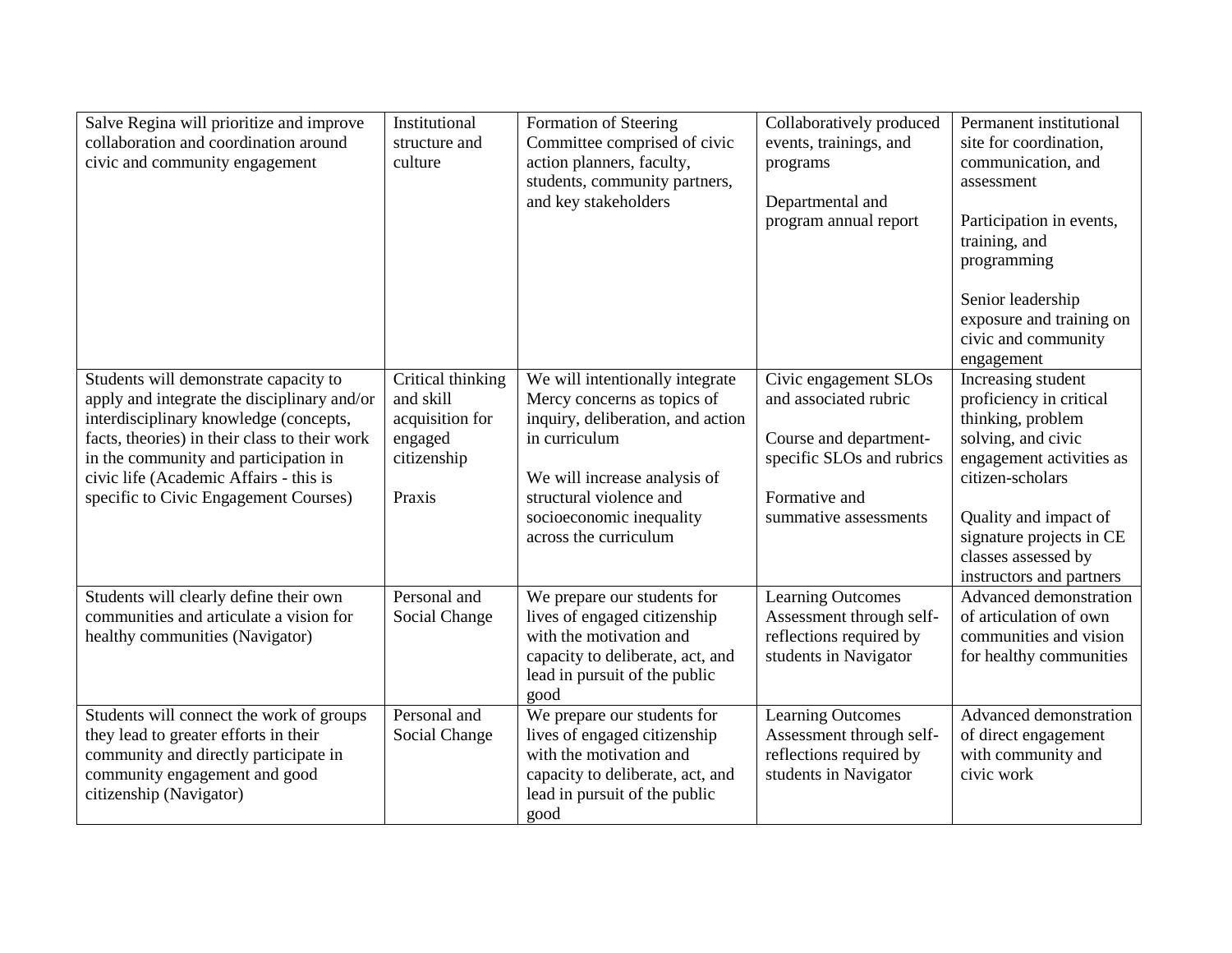| Students will gain information on their   | Cultural    | We will provide our students      | <b>Learning Outcome</b>   | Students will be able to   |
|-------------------------------------------|-------------|-----------------------------------|---------------------------|----------------------------|
| social identity in order to understand    | Awareness   | with appropriate reflection tools | Assessment through both   | clearly identify and       |
| when they are a target and agent in       |             | in order to become more self-     | formal qualitative and    | articulate how social      |
| today's society (Navigator Multicultural  |             | aware of their social identity    | quantitative assessment   | identity's have impacted   |
| Competency Track)                         |             |                                   | methods at the end of     | and continue to impact     |
|                                           |             |                                   | each learning experience  | their life                 |
| Students will learn to confront/shift     | Cultural    | We will provide our students      | Learning Outcome          | Students will develop a    |
| perceptions and learn perspectives of     | Awareness   | with appropriate tools in order   | Assessment through both   | deeper commitment to       |
| differing social identities (Navigator    |             | to confront/shift the perceptions | formal qualitative and    | challenge the              |
| <b>Multicultural Competency Track)</b>    |             | of other members of the society   | quantitative assessment   | perspectives of others     |
|                                           |             |                                   | methods at the end of     |                            |
|                                           |             |                                   | each learning experience  |                            |
| Students will develop an action plan to   | Advocacy    | We will assist students in        | <b>Learning Outcome</b>   | Students will become       |
| further their journey of understanding of |             | developing a lifelong             | Assessment through both   | advocates for social       |
| social group identities (Navigator        |             | commitment to social justice      | formal qualitative and    | justice awareness.         |
| Multicultural Competency Track)           |             | advocacy.                         | quantitative assessment   |                            |
|                                           |             |                                   | methods at the end of     |                            |
|                                           |             |                                   | each learning experience. |                            |
|                                           |             |                                   |                           |                            |
| The Office of Community Service and the   | Community   | We will assist students, faculty, | Individual and group      | Students will              |
| Mercy Center will sustain existing        | Needs and   | and staff to understand the       | self-reflection           | demonstrate deeper         |
| programs and create meaningful new,       | Development | needs of the community and the    |                           | commitment to service      |
| sustainable programs and traditions that  |             | lives and experiences of diverse  | Monitor student service   | and civic engagement       |
| promote civic engagement and              |             | others                            | with in-house             | beyond the 10 hour         |
| comprehension of socioeconomic            |             |                                   | engagement tracking       | graduation requirement.    |
| inequality                                |             |                                   | system                    |                            |
|                                           |             |                                   |                           | Students will understand   |
|                                           |             |                                   | Departmental annual       | structural conditions that |
|                                           |             |                                   | reports                   | produce community          |
|                                           |             |                                   |                           | needs.                     |
|                                           |             |                                   | Community impact          |                            |
|                                           |             |                                   | measures                  | The Salve community        |
|                                           |             |                                   |                           | will know why and how      |
|                                           |             |                                   |                           | to become involved         |
|                                           |             |                                   |                           |                            |
|                                           |             |                                   |                           |                            |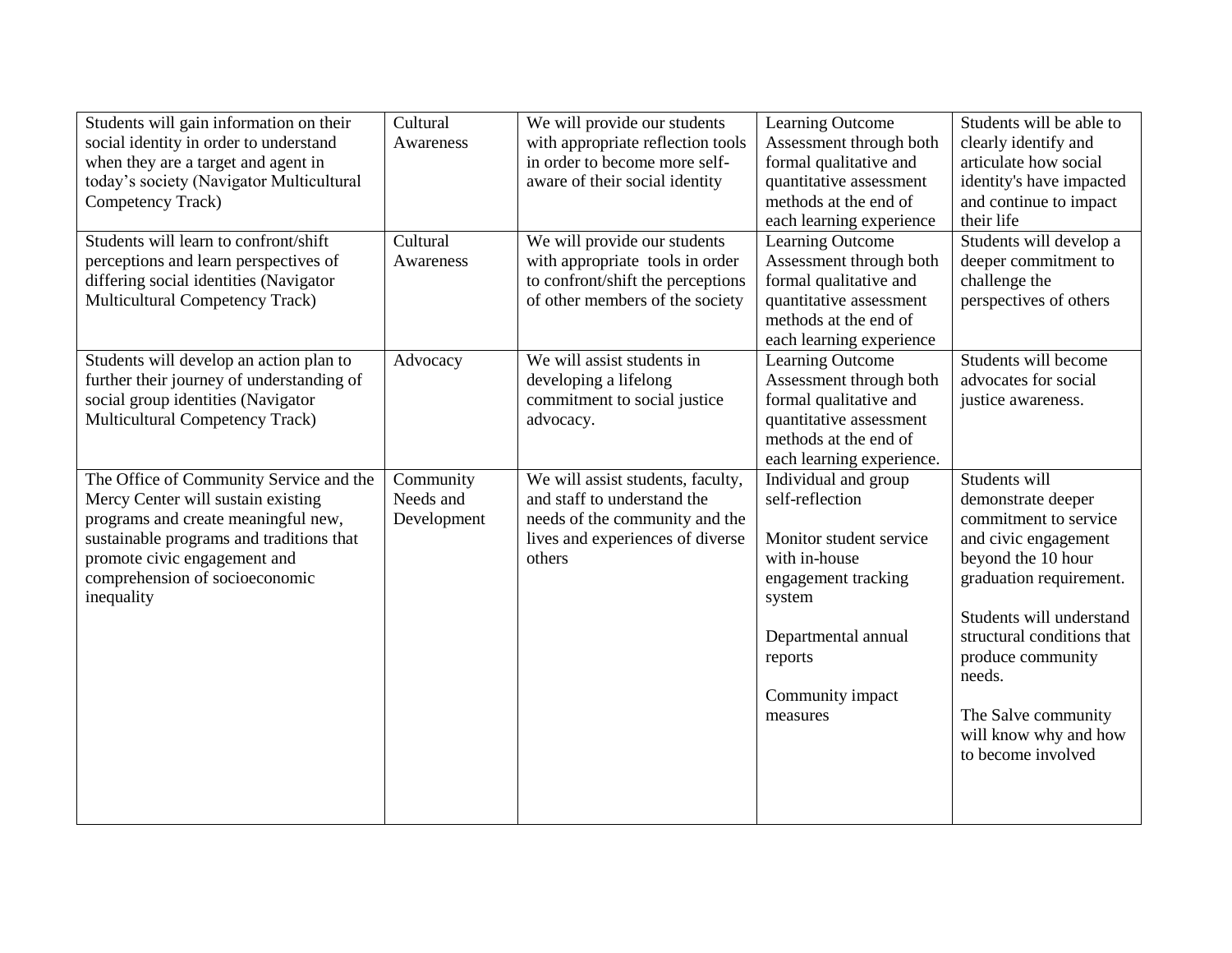| Continue to create an environment that   | Mercy       | We will promote service and    | Individual and group | Increased demonstration  |
|------------------------------------------|-------------|--------------------------------|----------------------|--------------------------|
| makes service an action from the heart.  | Integration | encourage students to develop  | self-reflection.     | of civic engagement and  |
| Incorporate service into students' daily |             | their own service and          |                      | voluntarism of students  |
| life so that as Salve alumni, civic      |             | engagement projects as student | Departmental annual  | over four years.         |
| engagement remains a deep-rooted aspect  |             | leaders.                       | reports.             |                          |
| of their identity.                       |             |                                |                      | Alumni demonstrate       |
|                                          |             |                                | Alumni surveys.      | lives of service and     |
|                                          |             |                                |                      | engagement in their      |
|                                          |             |                                |                      | communities              |
|                                          |             |                                |                      |                          |
|                                          |             |                                |                      | Alumni involvement in    |
|                                          |             |                                |                      | Peace Corps,             |
|                                          |             |                                |                      | AmeriCorps, community    |
|                                          |             |                                |                      | organizations, political |
|                                          |             |                                |                      | life, etc.               |

# **Timeline and Accountability**

| <b>Activity</b>                                              | <b>Date</b>   | Responsible                    | <b>Status</b> |
|--------------------------------------------------------------|---------------|--------------------------------|---------------|
| Facilitation of Navigator Leadership Development             | Fall, 2017    | <b>Center for Student</b>      | In Progress   |
| Program $(1st$ and $2nd$ years), including the first year of |               | Development & Office of        |               |
| the cultural competency track                                |               | <b>Multicultural Programs</b>  |               |
| Faculty Diversity and Inclusion Fellows - Course             | AY 2017-2018  | Academic Affairs, Provost's    | In progress   |
| development and delivery                                     |               | Task Force on Diversity and    |               |
|                                                              |               | Inclusion                      |               |
| Service Advocates and Mercy in Motion cadres                 | AY 2017-2018  | Office for Community Service   | In progress   |
|                                                              |               | and Mercy Center for Spiritual |               |
|                                                              |               | Life                           |               |
| Integrated Learning for Civic Engagement Faculty             | AY 2018, 2019 | Academic Affairs, Senior       | In progress   |
| Learning Community – Civic Engagement course                 |               | <b>Faculty Fellow</b>          |               |
| development and delivery                                     |               |                                |               |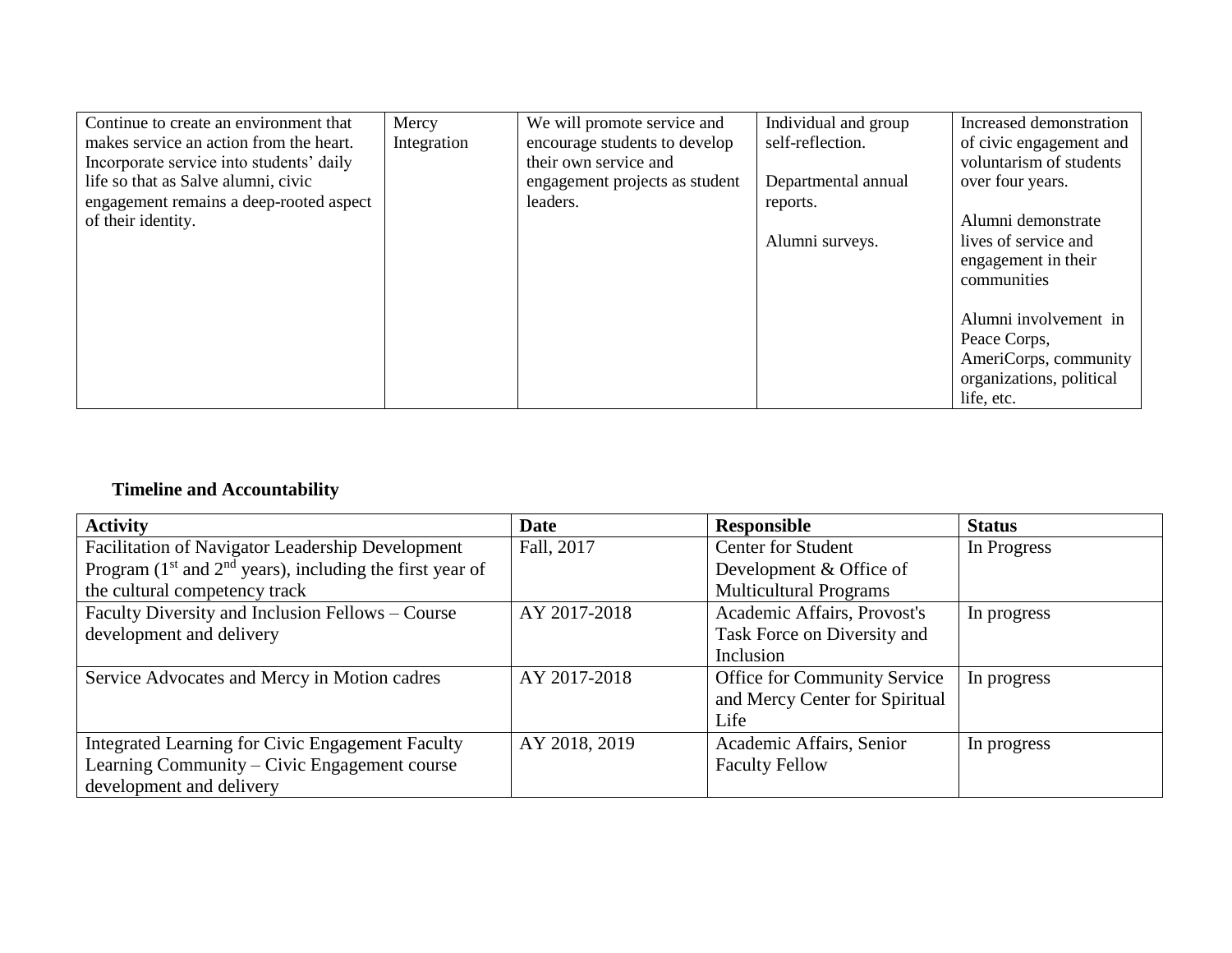| Integrated Learning for Civic Engagement Community  | AY 2018                 | Academic Affairs, Senior            | In progress |
|-----------------------------------------------------|-------------------------|-------------------------------------|-------------|
| Partner Learning Community – project development    |                         | <b>Faculty Fellow</b>               |             |
| Assessment of student learning in Navigator         | All four years          | <b>Center for Student</b>           | In progress |
| Leadership Development Program, including cultural  |                         | Development                         |             |
| competency track                                    |                         |                                     |             |
| Assessment of student learning and community impact | All four years of cycle | Academic Affairs/Dean of            | In progress |
| of civic engagement courses, student internships,   |                         | Undergraduate                       |             |
| faculty research and scholarship of engagement      |                         | Studies/Academic departments        |             |
| Assessment of Community Impact of Civic             | All four years of cycle | Academic Affairs, Mission           | In progress |
| Engagement projects and service provision           |                         | <b>Integration, Student Affairs</b> |             |

## **Implementation**

A campus-wide Community and Civic Engagement Steering Committee with provide overall guidance and monitoring of our Civic Action Plan's implementation. Vice Presidents and division directors will share responsibility for timely implementation. Full implementation will roll-out over a four year period as tied to our four-year Critical Concerns cycle:

- Year One  $(2017-2018)$  Race
- Year Two  $(2018-2019)$  Environment
- Year Three  $(2019-2020)$  Women
- Year Four  $(2020-2021)$  Immigration

All four years – Non-violence

| <b>Task</b>                                                                                                                                                                   | <b>Responsibility</b>                                                  | <b>Deadline</b> |
|-------------------------------------------------------------------------------------------------------------------------------------------------------------------------------|------------------------------------------------------------------------|-----------------|
| Align campus-wide activities with theme race and<br>racism and non-violence and appropriately resource                                                                        | Steering Committee, Vice Presidents,<br>Division Director              | AY 2017-2018    |
| Faculty and staff development around<br>engagement                                                                                                                            | Steering Committee, Vice Presidents,<br><b>Division Director</b>       | All four years  |
| Implement $1st$ and $2nd$ year of Navigator Leadership<br>Development Program and first year of cultural<br>competency track with a theme race and racism and<br>non-violence | Center for Student Development and<br>Office of Multicultural Programs | AY 2017-2018    |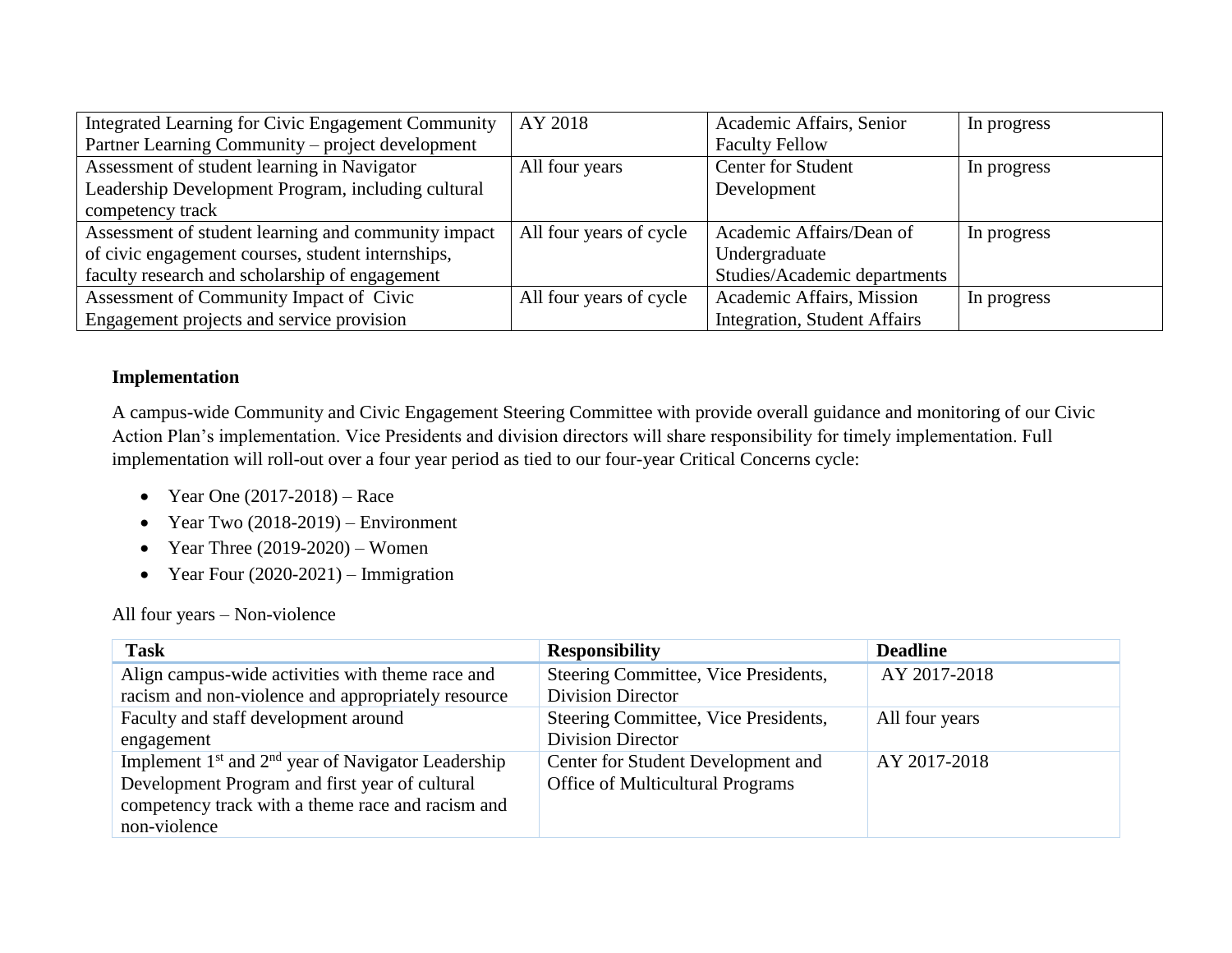| Provost and Senior Faculty Fellow for       | AY 2017-2019 |
|---------------------------------------------|--------------|
| Community Engagement; Academic              |              |
| Deans                                       |              |
| Steering Committee, Vice Presidents,        | AY 2018-2019 |
| <b>Division Director</b>                    |              |
|                                             |              |
| Office of Multicultural Programs and the    | AY 2018-2019 |
| <b>Center for Student Development</b>       |              |
|                                             |              |
|                                             |              |
| <b>Steering Committee, Vice Presidents,</b> | AY 2019-2020 |
| <b>Division Director</b>                    |              |
|                                             |              |
| Office of Multicultural Programs and the    | AY 2019-2020 |
| <b>Center for Student Development</b>       |              |
|                                             |              |
|                                             |              |
| Steering Committee, Vice Presidents,        | AY 2020-2021 |
| <b>Division Director</b>                    |              |
|                                             |              |
| Office of Multicultural Programs and the    | AY 2020-2021 |
| <b>Center for Student Development</b>       |              |
|                                             |              |
|                                             |              |
|                                             |              |